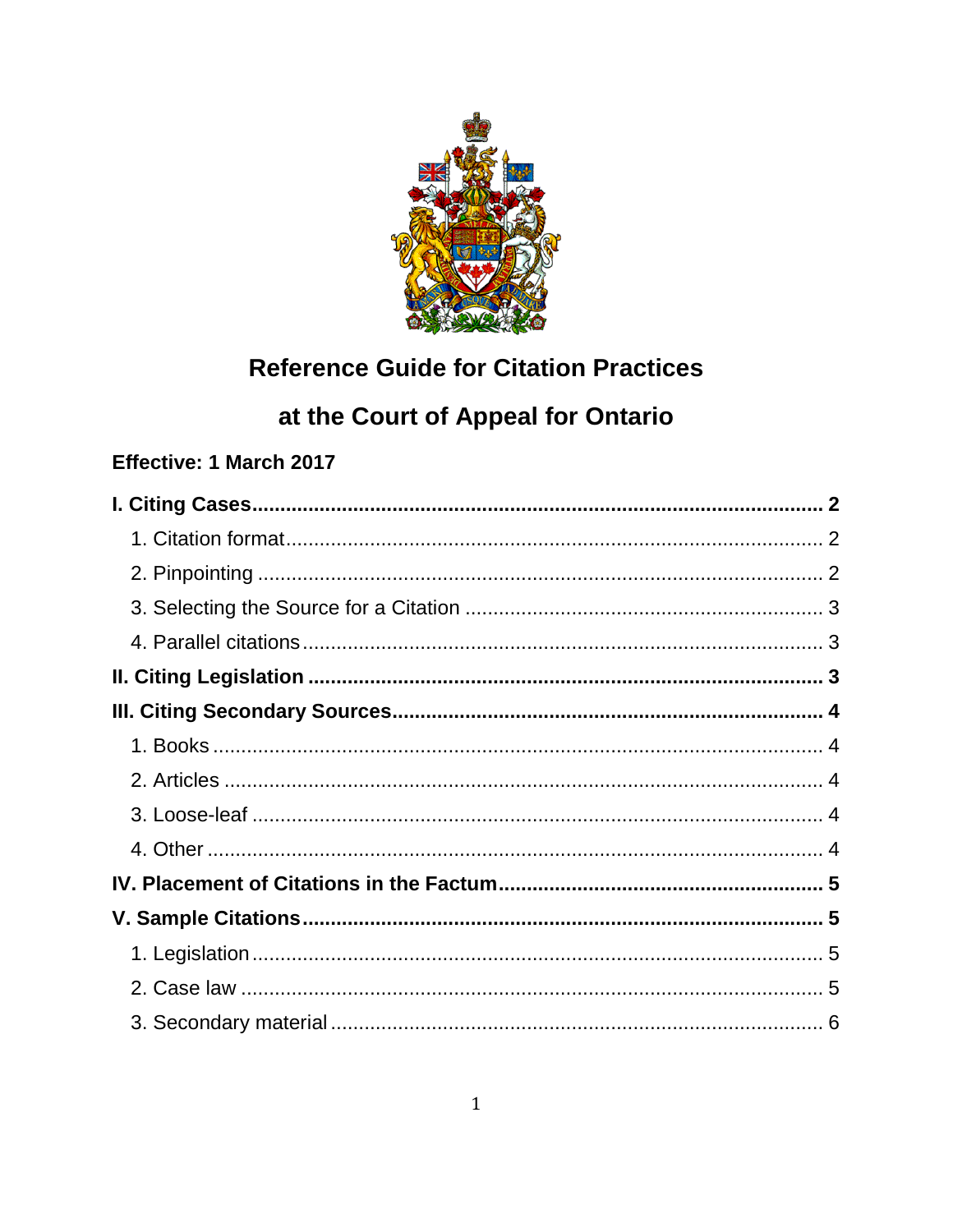**This reference guide is for information purposes only.**

# <span id="page-1-0"></span>**I. Citing Cases**

# <span id="page-1-1"></span>**1. Citation format**

Include the case name in italics (italicize the "v." between the parties' names), followed by the information indicating where the case can be found.

For example: *Smith v. Smith*, [1952] 2 S.C.R. 312

The citation should identify the jurisdiction and the court that decided the case. If this information is not obvious from the citation, then include the information in parenthesis. For example:

| <b>Correct:</b> | ☑            | Smith v. Jones, 2001 SCC 28, [2001] 3 S.C.R. 28          |
|-----------------|--------------|----------------------------------------------------------|
|                 | ☑            | 1234 Inc. v. 7891 Ltd. (2013), 62 O.R. (3d) 123 (S.C.)   |
|                 | ☑            | Jones v. Jones, 1989 CanLII 3389 (AB QB)                 |
| Incorrect:      | $\mathbf{x}$ | Smith v. Jones, 2001 SCC 28, [2001] 3 S.C.R. 28 (S.C.C.) |
|                 | 図            | 1234 Inc. v. 7891 Ltd. (2013), 117 O.R. (3d) 550         |
|                 | ⊠            | Jones v. Jones, 1989 CanLII 3389                         |

Do not include abbreviated publisher information for electronic services such as LexisNexis Quicklaw and WestlawNext.

**Correct**: *Bright v. Shiny*, [2001] O.J. 3512 (Div. Ct.)

**Incorrect**: *Bright v. Shiny*, [2001] O.J. 3512 (Div. Ct.) (QL)

Do not cite to court summaries or headnotes, which do not form part of the court's reasons for decision.

# <span id="page-1-2"></span>**2. Pinpointing**

Refer whenever possible to the location of the particular passage in the case that is being relied on in the factum. The citation should make it clear whether the reference is to a paragraph number ("at para. 12" or "at paras. 12-14") or to a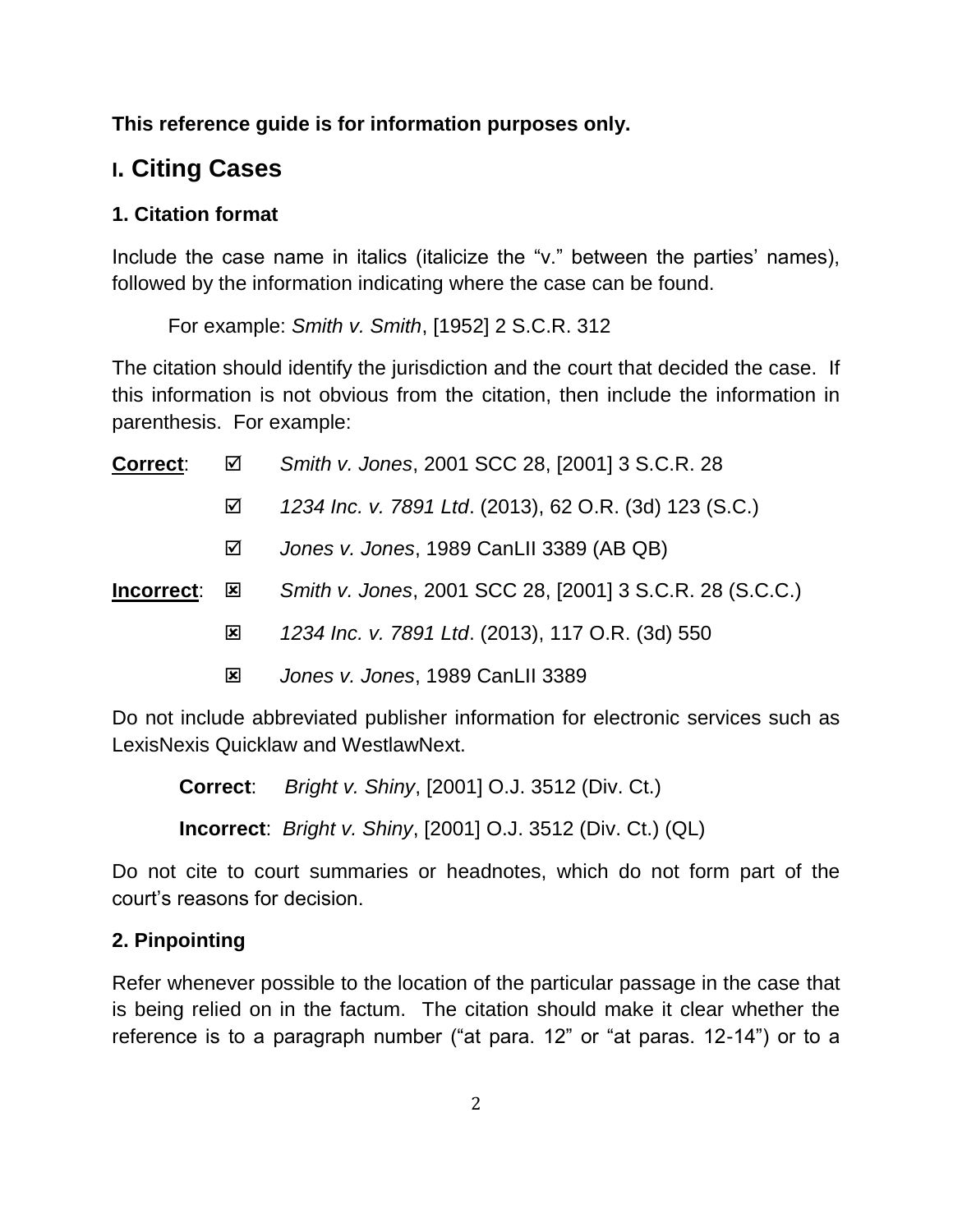page number ("at p. 3" or "at pp. 133-34"). If the case contains paragraph numbers, cite to the paragraph numbers rather than to the page numbers.

# <span id="page-2-0"></span>**3. Selecting the Source for a Citation**

The order for selecting which version of a case to cite is as follows:

## **(i) Neutral citation**

*Law v. Order*, 2014 ONCA 45

## **(ii) Official and semi-official reporters**

*Law v. Order* (2014), 110 O.R. (4th) 443 (C.A.)

## **(iii) Unofficial reporters**

*Law v. Order* (2014), 395 D.L.R. (4th) 358 (Ont. C.A.)

## **(iv) CanLII**

*Law v. Order*, 2014 CanLII 45444 (ON CA)

# **(v) Subscription-based electronic databases**

*Law v. Order*, [2014] O.J. No. 4912 (C.A.)

## <span id="page-2-1"></span>**4. Parallel citations**

Citations to more than one source for a case are not required. However, it is helpful to provide a parallel citation when the case has a neutral citation (the identifier assigned by the court to a decision), and the case has also been published in a printed reporter series.

For example: *Smith v. Jones*, 2001 SCC 28, [2001] 3 S.C.R. 28

## <span id="page-2-2"></span>**II. Citing Legislation**

Legislation should be cited using the following format:

*Personal Property Security Act*, R.S.O. 1990, c. P.10, s. 5 *Personal Property Security Act*, O. Reg. 356/03, s. 2(2)(b) *Income Tax Act*, R.S.C. 1985 (5th Supp.), c. 1, ss. 47.1 and 48.1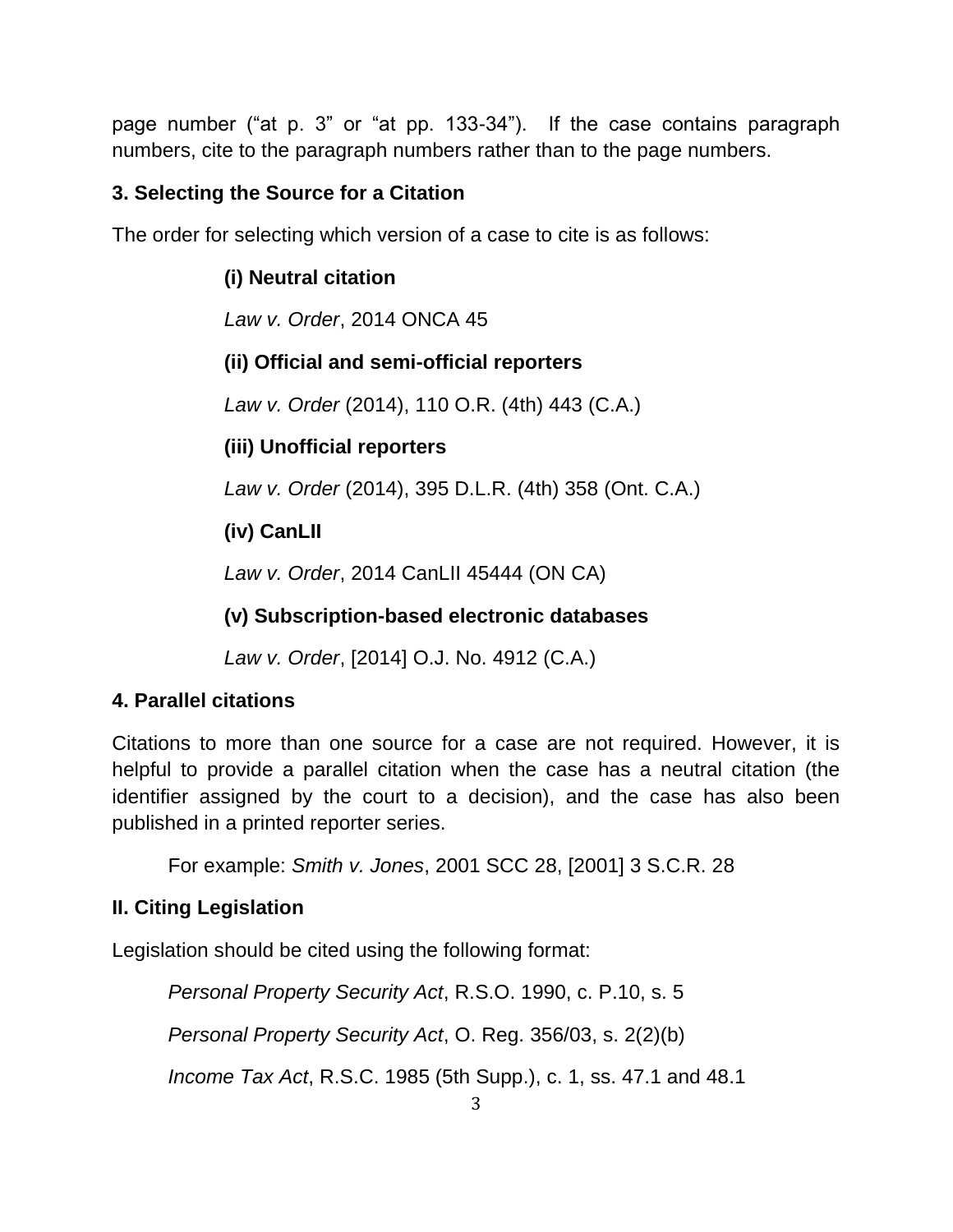It is not necessary to give the full citation to the following sources:

*Canadian Charter of Rights and Freedoms* (Note: subsequent references should be to the *Charter*)

*Constitution Act, 1982* 

*Constitution Act, 1867* 

# <span id="page-3-0"></span>**III. Citing Secondary Sources**

The following examples illustrate the proper citation styles for secondary sources:

# <span id="page-3-1"></span>**1. Books**

Joel Bakan et al., *Canadian Constitutional Law*, 3d ed. (Toronto: Emond Montgomery, 2003).

# <span id="page-3-2"></span>**2. Articles**

Tina Lie and Manpreet Dhaliwal, "Should Have, Could Have, Would Have: Lessons Learned from *Canadian National Railway Co. v. McKercher LLP*" (2013) 2 C.L.A.R. 54.

## <span id="page-3-3"></span>**3. Loose-leaf**

Donald J.M. Brown, *Civil Appeals*, vol. 1, (loose-leaf updated July 2011), (Toronto: Carswell, 2009), at p. 2-63.

**Note**: The publisher information and the date of publication appear on the copyright page of the loose-leaf volume. Include in separate brackets the most recent update or release date information if that is indicated on the bottom of the page being cited. There is no need to include the date when the material was consulted.

## <span id="page-3-4"></span>**4. Other**

Law Commission of Ontario, Increasing Access to Family Justice Through Comprehensive Entry Points and Inclusivity (Toronto: February 2013).

Ontario, Legislative Assembly, *Official Report of Debates (Hansard)*, 37th Parl., 2nd Sess., No. 53 (18 October 2001), at p. 2819 (Name of Speaker – if any).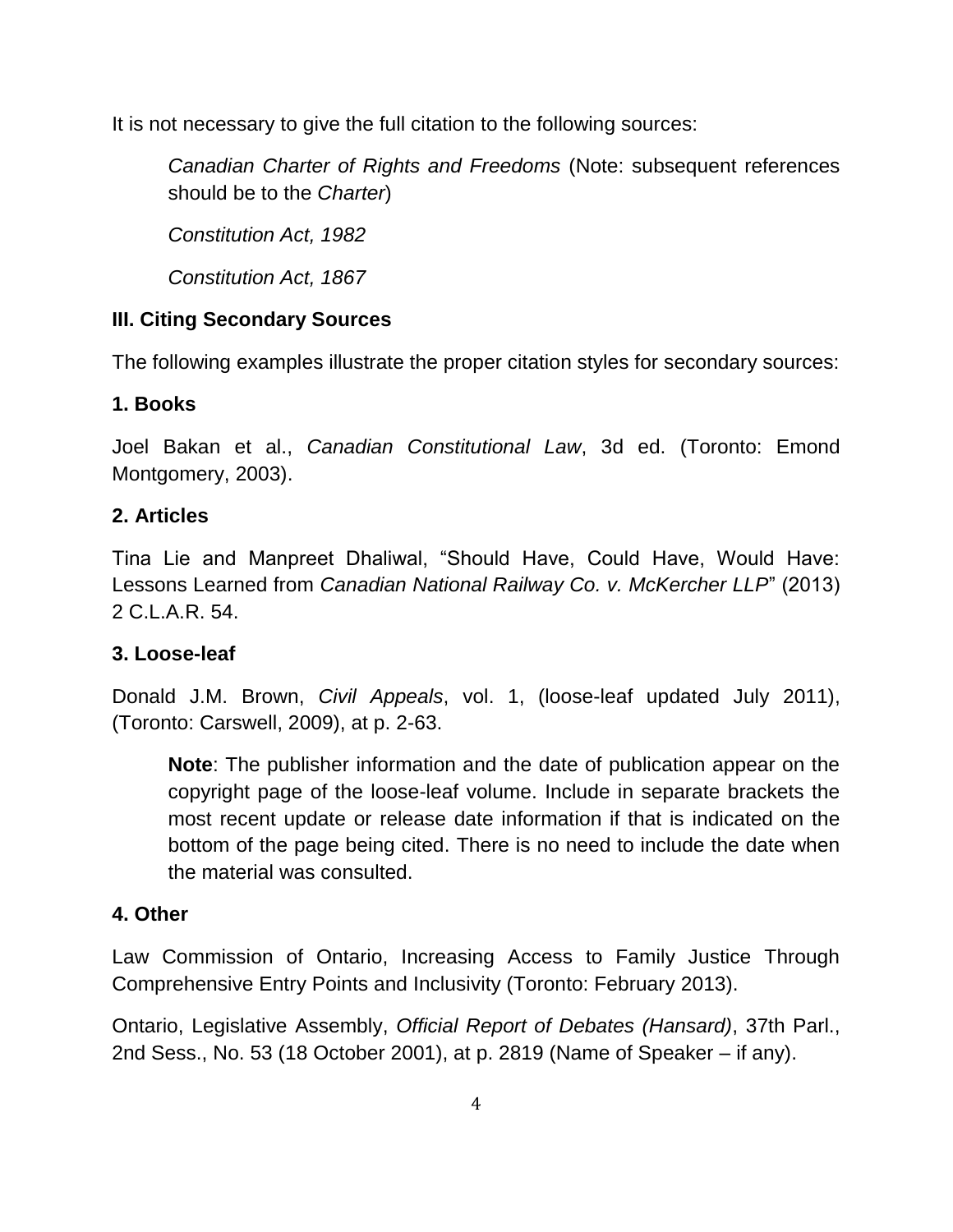#### <span id="page-4-0"></span>**IV. Placement of Citations in the Factum**

The citation should be provided in the body of the factum immediately after the paragraph containing the reference. Citations should not be provided in footnotes or endnotes.

#### <span id="page-4-1"></span>**V. Sample Citations**

#### <span id="page-4-2"></span>**1. Legislation**

#### **Statutes**

*Income Tax Act*, R.S.C. 1985, c. 1 (5th Supp.), s. 18(1)(m)(iv)

#### <span id="page-4-3"></span>**2. Case law**

## **Neutral Citation Plus Official Reporter**

*Housen v. Nikolaisen*, 2002 SCC 33, [2002] 2 S.C.R. 235, at para. 18

#### **Neutral Citation Plus Unofficial Reporter**

*MacKinnon v. National Money Mart Co.*, 2004 BCCA 473, 50 B.L.R. (3d) 291

## **No Neutral Citation Assigned**

*Taylor v. Law Society of Prince Edward Island* (1992), 101 Nfld. & P.E.I.R. 216 (P.E.I. S.C. (A.D.))

## **No Neutral Citation Assigned; Only Electronic Service Available**

<span id="page-4-4"></span>*Sousa v. Akula*, 2006 CanLII 25417 (ON SC)